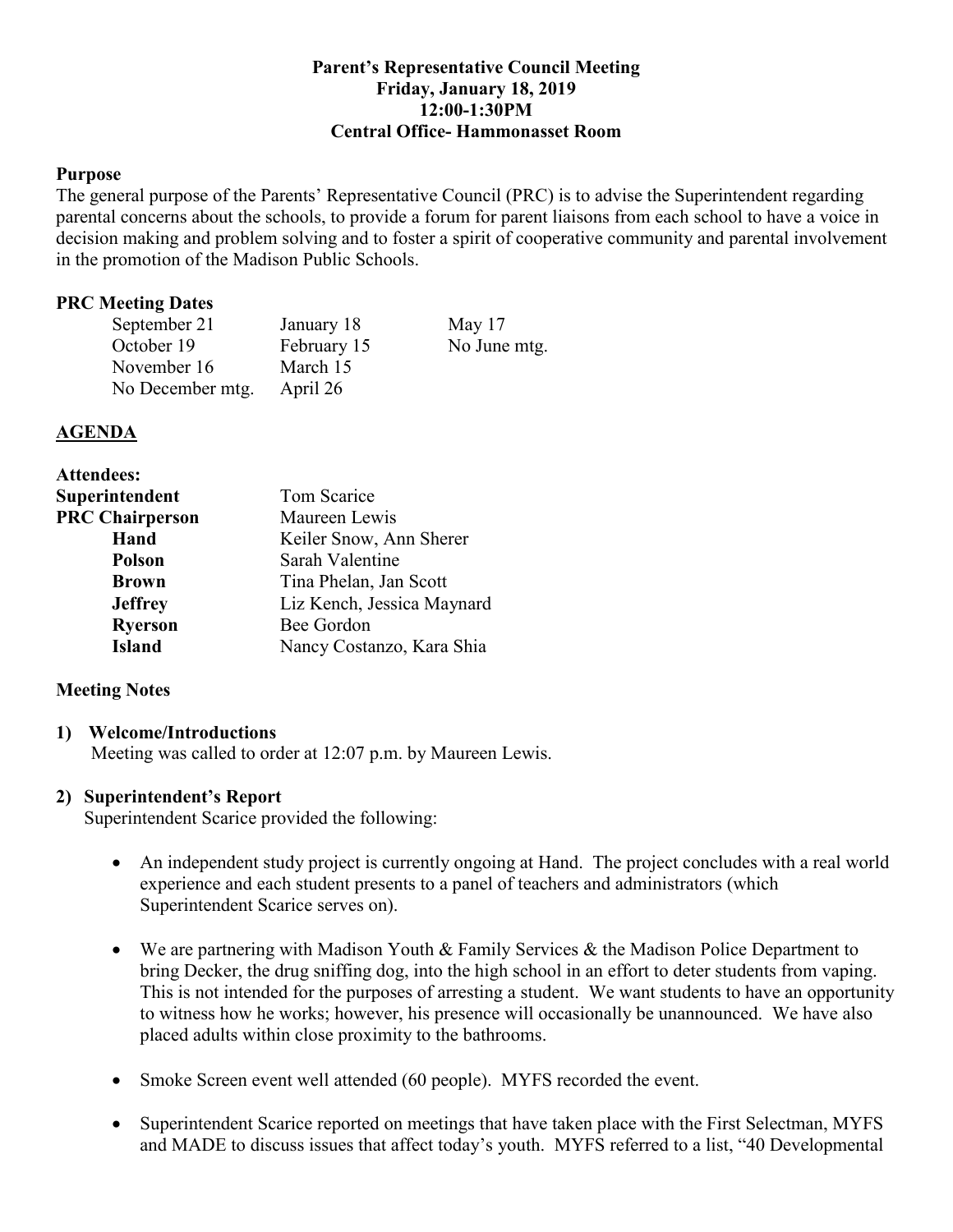Assets" and the findings are, the more of these assets a child possesses, the less likely they are to engage in risky behavior. The superintendent is working to join town and school programs together and would like to partner with the PRC as well.

- The school district has held two Public Forums, both of which were well attended, to address the ongoing issue of aging school facilities. April 1 is the deadline for the Tri-Board School Facilities Working Group to present ideas to the Boards of Education, Selectmen and Finance. The working group has 3 guiding criteria:
	- $\circ$  Board of Education: 21<sup>st</sup> Century Learning
	- o Board of Finance: must be reasonable
	- o Board of Selectmen: will monitor all that is happening within the Town
- The Board of Education will vote on the budget next Tuesday, January 22, 2019. We are currently contracting out for speech & language pathologists at the elementary level and have added that position to the budget, as well as a literacy coach at the high school, a school counselor at the elementary level and continuing the Chrome Book initiative at Hand. Budget is flat / decreasing. After the Board adopts the budget, we will do internal assignments and send the info out to staff on the  $23^{\text{rd}}$ .
- Brown playground Brown Middle school was originally built for grades 6, 7 and 8 and we are now rebranding the school for the elementary/intermediate level. The first step is to make the land ready for a secure, ADA-accessible playground which will be in the back of the school.

# **3) Review/ Approve Minutes**

Motion to approve November 16, 2018 meeting minutes by Keiler Snow,  $2<sup>nd</sup>$  by Sarah Valentine, all in favor.

# **4) Round Table:**

**Polson:** Over 50 parents, students and town representatives attended the Smoke Screen event. The presentation began with a history of tobacco and moved on to the huge push against cigarettes during which time e-cigarettes (vaping) came along which are filled with toxins. They are easily accessible and also easy to hide. A discussion panel followed which spoke to the need of focusing on younger kids.

Be Smart presentation scheduled for March. A joint PTO meeting will be conducted with Brown. Looking into a joint after school game event – hoping to open the gym and media center.

**Ryerson:** into our 3<sup>rd</sup> week of winter after school programs which are going well. Popcorn & movie night scheduled for February 8; mini-golf with Jeffrey on February 28. Looking into a pasta night in March.

**Hand:** Career fair scheduled for March. Night in Hand coming up. Changes to Program of Studies, science & CTE curriculum. Spending a lot of time on vaping. MADE has presented and T. J. provides updates at every meeting.

**Jeffrey:** PTO Be Smart campaign presentation next Wednesday; Ryerson and Island have been invited to attend. Family Math night scheduled for January 31. Mini golf with Island to occur on March 1.

**IAS:** Holiday shop had great reviews and pajama drive went well. Winter workshops up and running. Cultural Arts Assembly scheduled for January 28; mini golf with Jeffrey March 1. March is Science month.